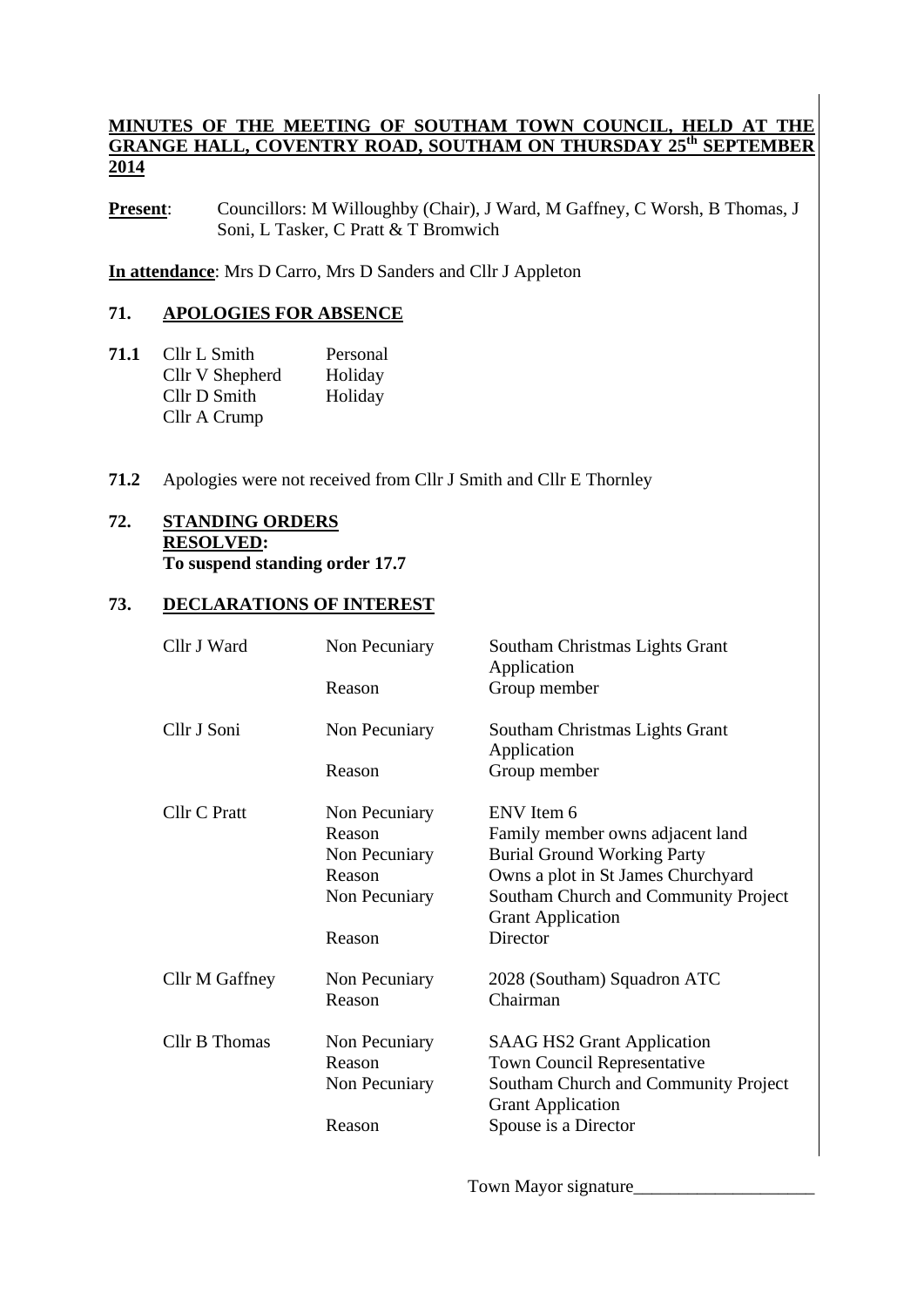| Cllr L Tasker | Non Pecuniary | Southam Church and Community Project<br><b>Grant Application</b> |
|---------------|---------------|------------------------------------------------------------------|
|               | Reason        | <b>Management Committee Member</b>                               |
| Cllr J Soni   | Non Pecuniary | Southam Christmas Lights Grant<br>Application                    |
|               | Reason        | <b>Committee Member</b>                                          |
|               | Non Pecuniary | Southam Church and Community Project<br><b>Grant Application</b> |
|               | Reason        | <b>Management Committee Member</b>                               |

# **74. REPRESENTATIONS FROM THE PUBLIC**

Mr Brian Bromwich, 8 Mill Crescent, Southam

Spoke in relation to the following:

- Requesting to speak for 5 minutes, as it is his right
- Following his Freedom of Information Request for Tollgate Road he stated that the Town Council had acted illegally for not having minutes of some meetings attended
- Town Council responsibilities relating to the fences and hedges at Tollgate Road
- That the Town Council have wasted money on legal fees in relation to the Tollgate Road Playing Field

# **75. MINUTES OF THE PREVIOUS MEETING**

#### **RESOLVED:**

**That the Minutes of the Meeting held on Thursday 24th July 2014 be confirmed and signed by the Mayor subject to the following amendment: That minute 58.5 states "discussion took"** 

That the Minutes of the Meeting held on Monday 18<sup>th</sup> August 2014 be noted with **the following amendment:** 

**That minute 69 states "that STC issue a Press Release"** 

# **76. ACCOUNTS FOR PAYMENT**

#### **RESOLVED:**

**That payment of accounts dated August 2014, totalling £8511.34 (details attached) be authorised.** 

# **77. APPLICATIONS FOR PLANNING PERMISSION**

i) Council considered the applications for planning permission detailed on the schedule dated September 2014 upon which the Town Council had been consulted by Stratford District Council. (details attached)

ii) Planning Application decisions dated September 2014 **Noted** iii) Planning Committee Meeting Dates **Noted RESOLVED:** 

 **To write to the Chief Planning Officer regarding Planning Application 14/00503/OUT and whether legally the application should have been withdrawn and re-submitted due to a change of applicant.**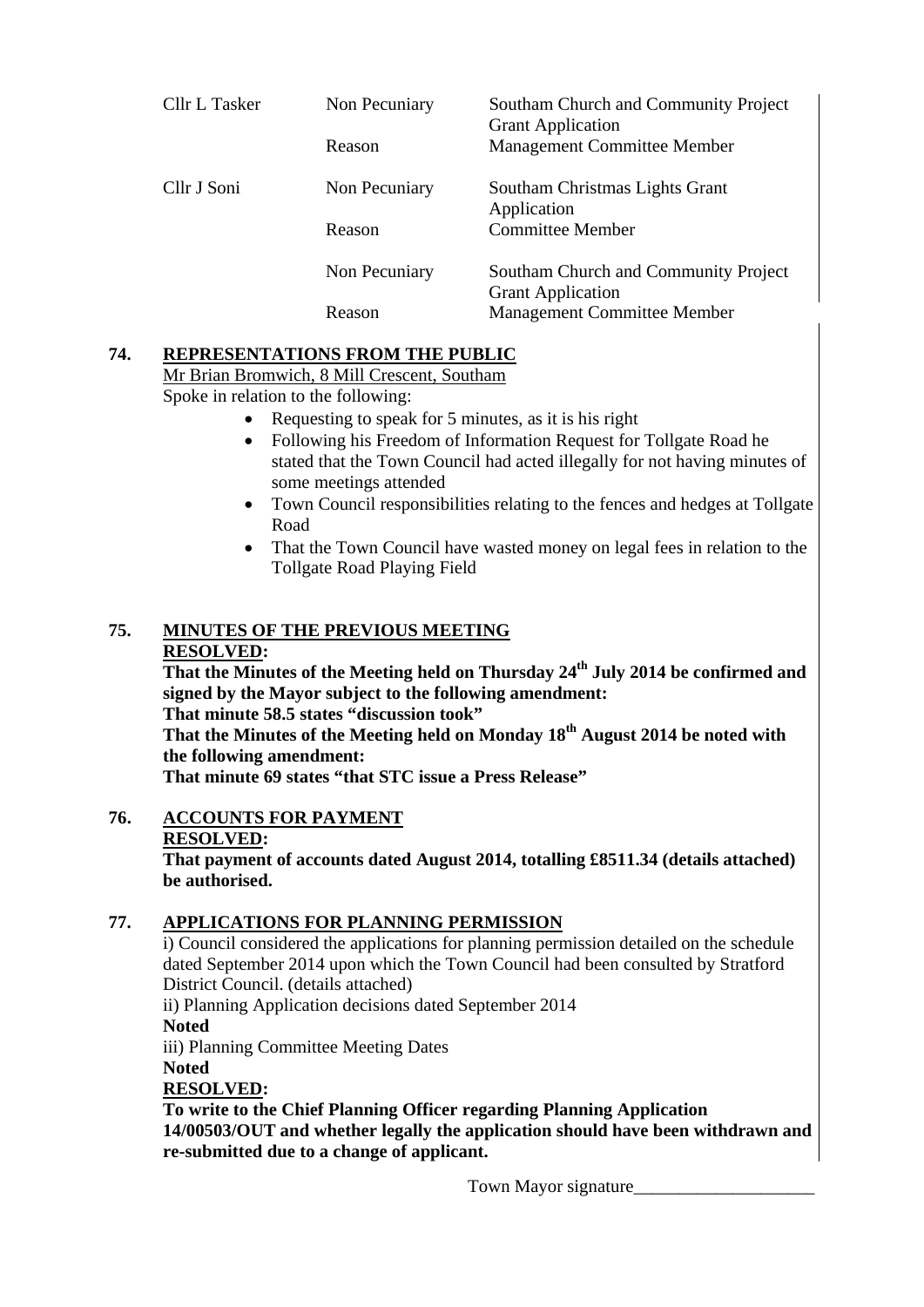#### **78. Cllr C Worsh arrived at 7.50pm**

### **79. TOWN CLERK'S REPORT**

### **79.1 PUBLIC REPRESENTATIONS**

#### Mr Bromwich was advised:

i) That Town Council meetings are managed in accordance with Standing Orders, as such, the maximum time that a member of the public can speak is 3 minutes ii) The Town Clerk had not been given delegated powers to make any decisions regarding the meetings in question, all decisions were made by the body of the Council, and therefore, minutes were not legally required

iii) Residents are aware of the Town Council responsibilities in relation to the Tollgate Road Playing Field

iv) That the Town Council is legally entitled to spend money on legal fees, if that is what the majority of the Council vote to do

#### **79.2 SOUTHAM ONLINE ARTICLE**

Members considered the article in light of the fact that BBC Coventry and Warwickshire wanted the Town Council to comment on its contents.

#### **RESOLVED:**

**i) To chase Ron Ball PCC again for a response to the letters that were sent in January 2013 and March 2014.** 

**ii) In addition to write to Ron Ball regarding the Town Councils concerns in relation to the fact that Warwickshire Police have the lowest 'Crime Scene Attendance' rate. iii) To ask for a copy of the letter that was apparently sent to STC on the 6th August 2014.** 

**iv) If the radio make contact advise what is stated in the Town Clerk Report item 2** 

# **79.3 RON BALL – POLICE AND CRIME COMMISSIONER**

As a result of a Facebook article, Ron Ball contacted the Town Council to ascertain what issues the Town Council had regarding policing in Southam.

#### **RESOLVED:**

**To write to Mr Ron Ball inviting him to attend a public meeting in Southam, so residents can raise issues directly with him.** 

#### **79.4 SOUTHAM@PLAY**

Members considered the report. **Noted** 

# **79.5 SPEEDING ON BANBURY ROAD**

As a result of on-going speeding issues along Banbury Road, Members considered a request from a resident to install flashing speed signs at a cost of £5000.

#### **RESOLVED:**

 **i) At this moment in time, Members decided not to fund the installation of such signs** 

 **ii)To ask the Police to provide a report regarding speeding in the town as a whole, in order to consider at the Precept Meeting if a 'speed initiative' project is required and at what cost.** 

#### **79.6 REVIEW OF POLLING DISTRICTS AND POLLING PLACES Noted**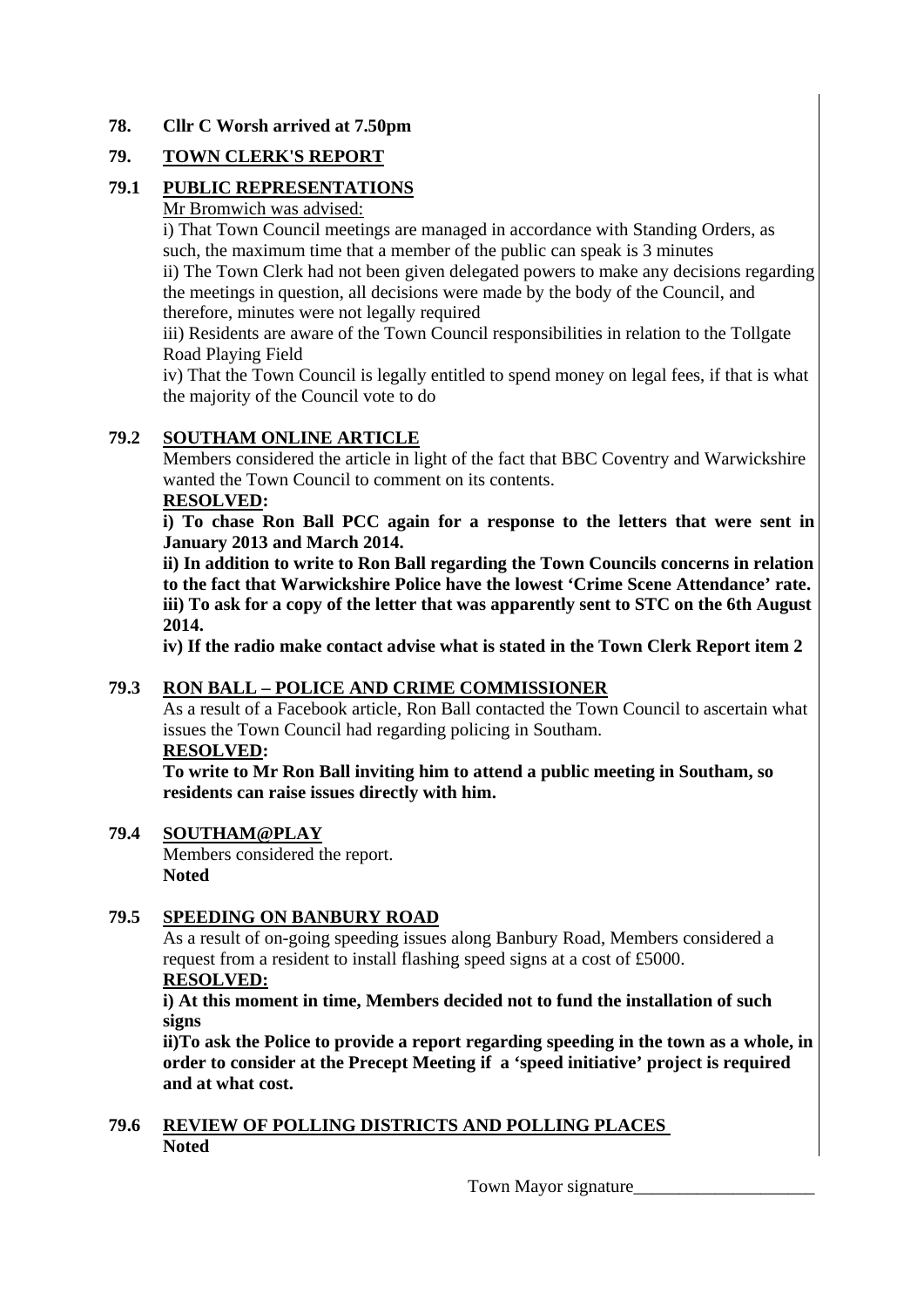# **79.7 STANDING ORDERS**

#### **RESOLVED:**

 **i) As a result of the Openness of Local Government Bodies Regulations 2014, Standing Order 17.7 will need to be reviewed and amended at the October Town Council Meeting.** 

 **ii) To consider at ENV any other Standing Orders that the Town Council may wish to give notice of at the October Town Council Meeting for discussion at the November meeting.** 

**79.8 QUARTERLY BUDGET REVIEW Noted** 

# **79.9 SECTION 137 GRANT APPLICATIONS**

That the following S137 Grants are awarded **RESOLVED:** 

 **i) John Turner Festival Committee - £270.00** 

 **ii) 2028 (Southam) Squadron ATC - £400.00** 

 **iii) SAAG HS2 - £1000.00** 

 **iv)Southam Produce Association – up to £1500.00 (payment to be released on receipt of invoice)** 

 **v)Southam Heritage Collection – up to £2000.00 (payment to be released on receipt of invoice)** 

**vi)Southam Senior Citizen Action Network - £3500.00 (The funds will be retained by Southam Town Council in its earmarked reserve until such time as the project is ready to proceed, Southam Town Council has approved the chosen sites and all necessary permissions are in place. Then on receipt of the invoice the monies will be released under the Power to provide lifesaving appliances Public Health Act 1936 s.234).** 

**vii)Southam Church and Community Project - £2500.00 (Money to be taken from the Southam Youth Facility Ear Marked Reserve under the power Local Government Miscellaneous Provisions Act 1976 s.19). viii)Southam Christmas Lights Association - £750.00** 

# **79.10 COUNCIL MEETING DATES**

 **Noted** 

 **Cllr J Ward stated that he does not wish to be Town Mayor in May 2015 should he remain a Councillor after the election.** 

# **80. CORRESPONDENCE**

i) Rural Crime Co-ordinator, Lucy Lambert SDC – **Noted**  ii) CCTV Annual Review, Tony Perks SDC – **Noted** 

# **81. REPORT ON A MEETING OF THE ENVIRONMENTAL WORKING PARTY 11TH SEPTEMBER 2014**

# **81.1 SOUTHAM MARKET**

Cllr Singh has contacted the council chasing up a query from a resident regarding the possibility of Southam Town Council paying for a few market stalls, so that they can be

Town Mayor signature\_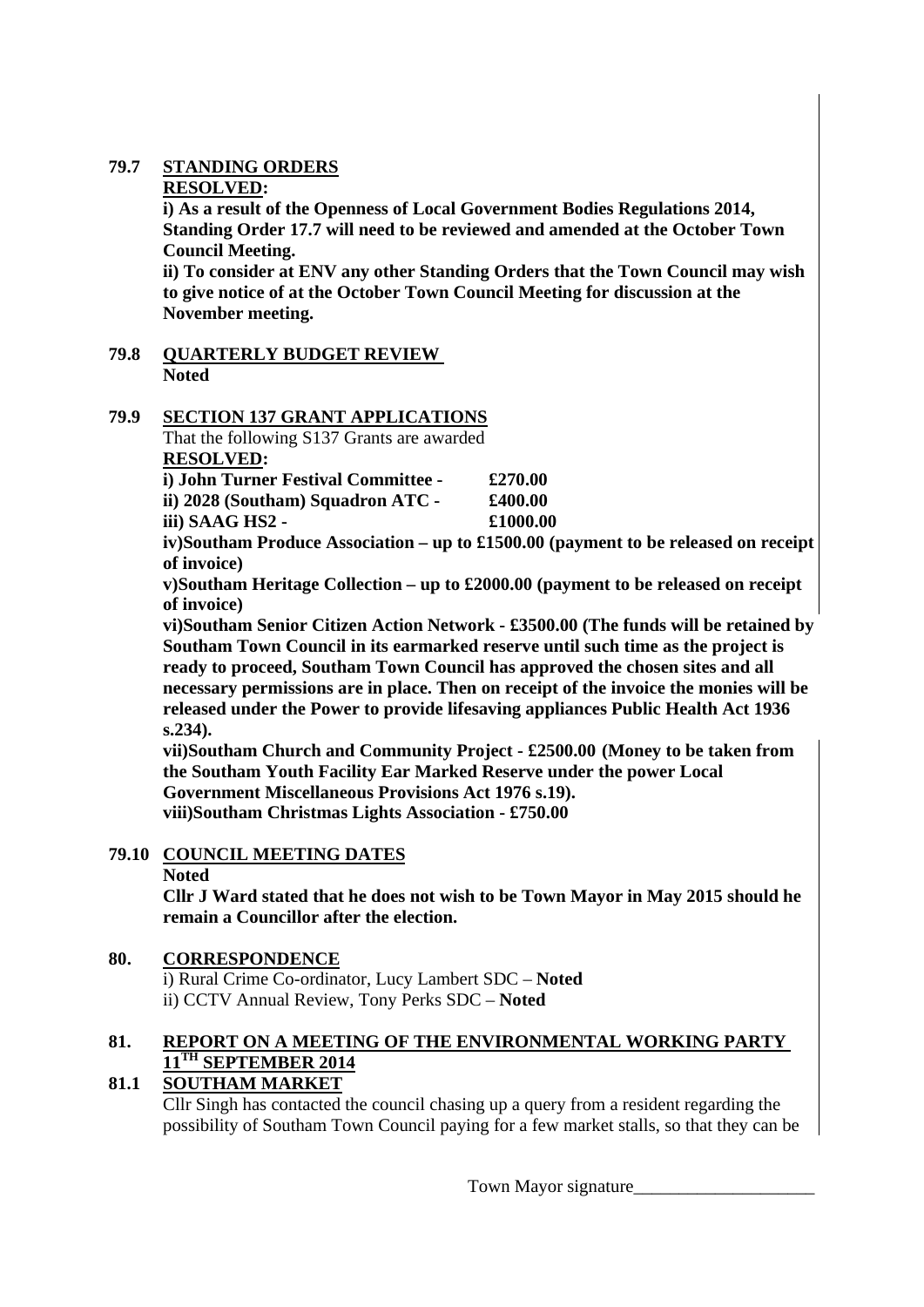hired back to local businesses at a discounted rate. Claire of Yarnbusters wrote to the Council back in June 2013 and at that time the correspondence was noted. **RESOLVED:** 

**i) Not considered to be feasible to do this at the moment.** 

**ii) Could the Clerk check that Claire at Yarnbusters received our decision last time. iii) Ask the Clerk to respond to Cllrs Singh stating that STC could not subsidise Southam businesses in this way at this time.** 

**iv) To advise Claire at Yarnbusters of this situation.** 

# **81.2 TOWN COUNCIL REPRESENTATIVE – AGE UK WARWICKSHIRE RESOLVED:**

**That Cllr B Thomas is the new representative** 

# **81.3 FLY THE FLAG FOR THE COMMONWEALTH**

Does the Town Council want to take part in this event, the cost of the flag is £58, but we do not have a flag pole , so if the council did want to take part they would have to raise it on someone else's flag pole or install their own

#### **RESOLVED:**

**The Town Council does not want to proceed.** 

#### **81.4 SDC CONSULTATION**

Councillors considered correspondence from SDC relating to the Site Allocations Plan for Stratford on Avon District Consultation and the CIL Draft Charging Schedule Consultation. Please complete a comment form for each consultation should you wish to respond.

**RESOLVED:** 

### **Draft charging schedule**

**On page 2, three ticks in the Yes boxes with no comments in the large box at the bottom. Page 3, no wish to participate in the oral examination** 

#### **Site allocation plan**

**No objection in principle to Q1-4. As a town council we feel that at some point in the process we should be able to consult and engage in discussion at an early stage re: burial ground (S106)** 

**For question 1 we would like to point out that the map of Southam needs updating.** 

**Site allocation principles/ guiding principles** 

**Although we agree with the opening questions within the first five bullet points in must be noted that these questions/ statements require further clarification in order to provide a more valued response.** 

**Call for sites Yes in principle, however STC believes that Southam has achieved its obligation under the Core Strategy.** 

#### **81.5 PLANNING APPLICATION**

#### 14/02255/TREE

T1: Silver Birch: reduce crown to 6m in height with 2m spread of branches in all directions 4 Banbury Road, Southam

**RESOLVED:**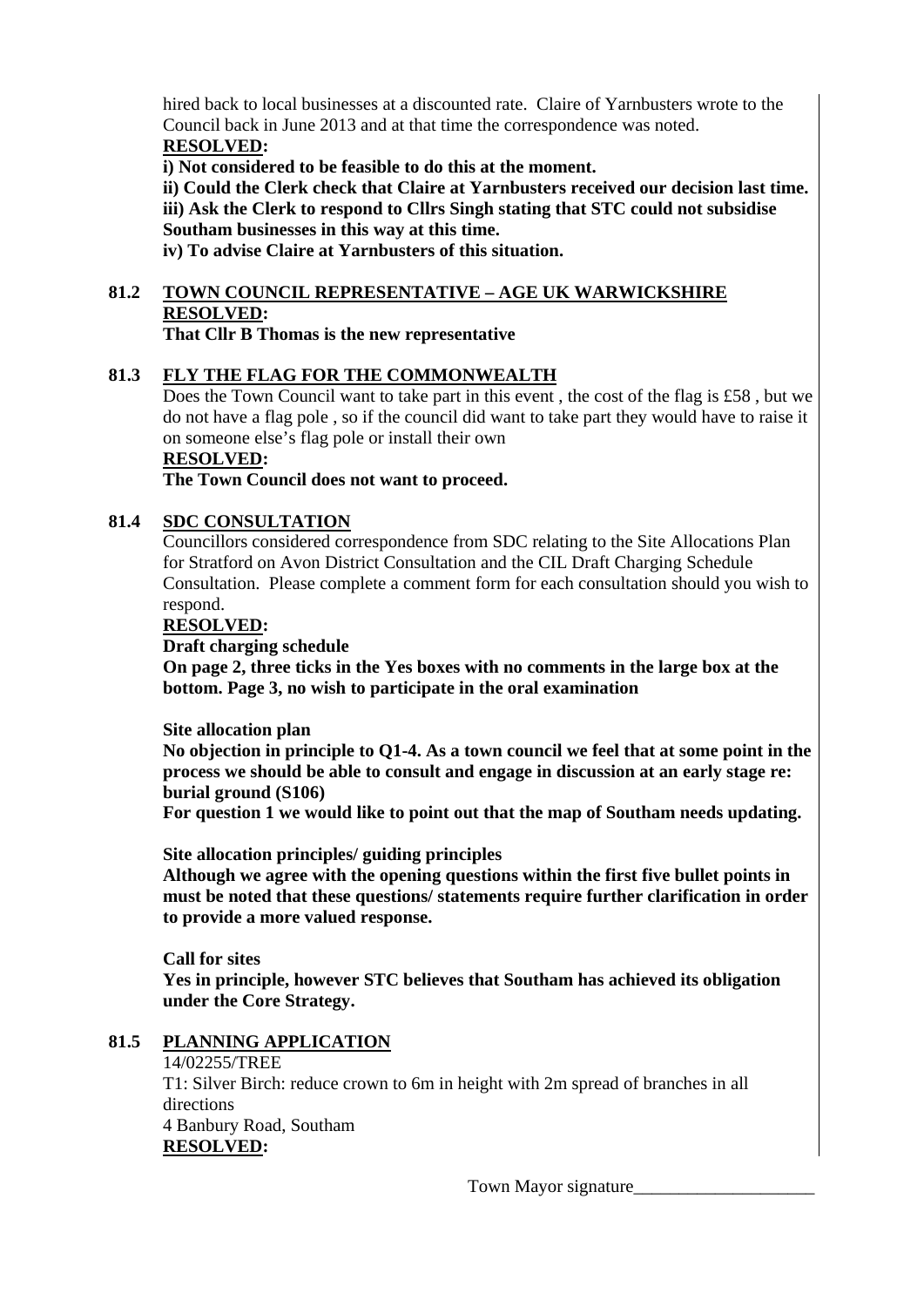#### **81.6 PROPOSED EMERGENCY STOPPING PLACE**

Members considered the attached correspondence regarding issues that have occurred relating to the proposed Emergency Stopping Place

**RESOLVED: To write to WCC to advise that STC is appalled by the lack of communication between WCC and the public. STC believes that there should be a press release to reassure the public** 

# **81.7 MANDERS CROFT, PLANNING APPLICATION 14/01633/OUT**

Members considered correspondence from Godfrey Payton regarding the proposed development and the Town Council representation. Members also considered correspondence from the housing developer advising that they would like to meet with the Town Council in order to discuss S106 contributions.

**RESOLVED:** 

**At the present there is no purpose achieved by a meeting to discuss any S106 contributions** 

# **81.8 QUESTIONS FOR COUNTY & DISTRICT COUNCILLOR**

Planning Application 14/00503/OUT

Land adjacent The Service Station, Banbury Rd

This application was submitted by Midland Commercial Properties. Application is now in the name of Orbit. How is this possible? Background info needed.

# **82. REPORT ON A NEIGHBOURHOOD PLAN WORKING PARTY MEETING ON 7TH AUGUST 2014**

The working party met and decided that the next stage of the process is to agree an area designation and submit a Southam Designation of a Neighbourhood Area Application to SDC.

The working party agreed the application and the application was put to the recess meeting so it could be resolved and the application submitted.

# **Next Step**

Following the meeting on the 7th August the Southam Designation of a Neighbourhood Area Application has been submitted to SDC and is currently being processed. Enquires have been made as to whether we would be in a position to claim any funding for a detailed survey , the funding for 2014 had to be claimed and spent before the end of December 2014.

#### SDC has advised

 "As mentioned I do feel you are in no position to send out a detailed survey of residents as you are a long way from knowing what the detailed issues are to consult on. You are more likely to gain from a newsletter in the autumn that explains what a Neighbourhood Plan is for residents/businesses and to insert a four page mini survey that asks for the issues in the town based on subjects you give them, i.e. housing, recreational land use, employment land etc. At this point you can ask for volunteers who may be experts in different areas.

On the other matter, we are seeking clarification from Localities about the information being sent out by the grants people, that local authorities cannot help with the consultation process. This is obviously of concern to us. Remember though that grant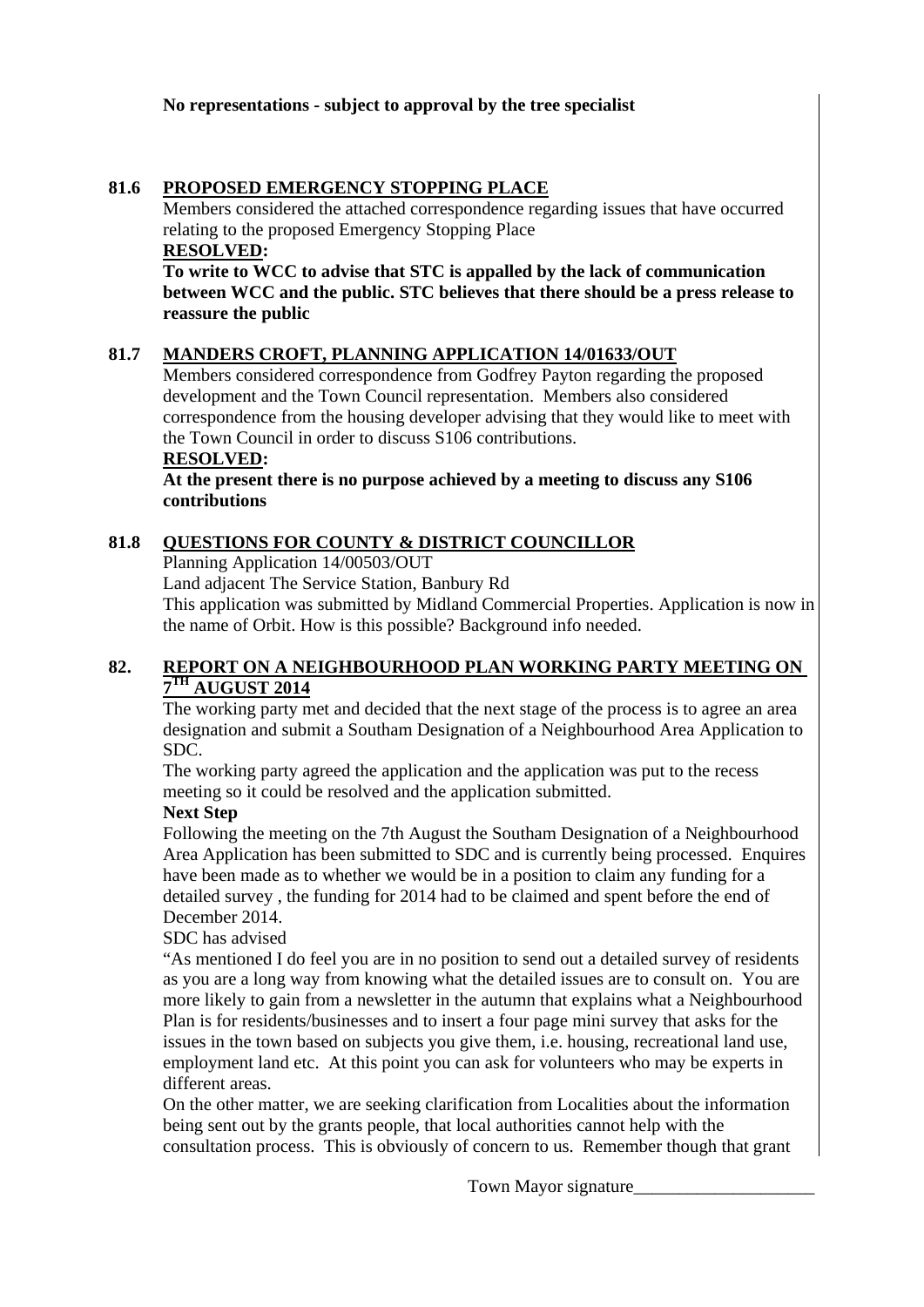monies in 2015 should be available again from Localities, there has been no indication that this will be stopped"

A meeting is to be arranged with the Neighbourhood Plan Working Party, in order to progress with a newsletter (as stated above). The purpose of the Newsletter is to seek volunteers who wish to be on the working party, as the Neighbourhood Plan is a community run initiative and not a Town Council run initiative and to ascertain what the issues are in order to apply for funding, to produce a detailed survey regarding the key issues identified.

Members should note that producing a Neighbourhood Plan is a slow process and it can take up to 3 years to get to a stage where you have a plan that can be submitted for independent inspection.

# **83. BURIAL GROUND WORKING PARTY REPORT**

# See appendix A

# **RESOLVED:**

 **i) Southam Town Council is minded to become a Burial Authority subject to the outcome of a local referendum, which it is hoped can be held in May 2015 to coincide with the General Election.** 

 **ii) That the Town Clerk forwards the email that she sent to the diocese to the residents that Cllr Gaffney and herself met with on the 3rd September 2014.** 

# **84. INFORMATION FROM COUNTY AND DISTRICT COUNCILLORS**

Cllr Appleton advised the following:

- WCC are currently looking into a 20 mph pilot scheme funded by central government and therefore he will pursue the request for 20 mph along Welsh Rd West
- School Admissions Policy, priority to special needs, next local and lastly siblings
- Future of the Fire Service No change for Southam
- Pilot study regarding advertising on roundabouts to pay for maintenance
- HS2 additional land required in the vicinity of Fields Farm
- WCC are disposing of laptop computers contact Anita Kendall 01926 456102 for more information
- That he would pursue WCC regarding issuing a Press Release in relation to the latest position of the Emergency Stopping Place

Cllr T Bromwich advised the following:

• Adoption of Core Strategy

# **85. EXCLUSION OF THE PUBLIC FROM THE MEETING**

# It was moved and

**RESOLVED: that pursuant to Section 1(2) of the Public Bodies (Admission to Meetings) Act 1960 the public be excluded from the meeting because publicity would be prejudicial to the public interest by reason of the confidential nature of the business to be transacted** 

# **86. STAFF SALARIES AND PAYMENT FOR SERVICES RESOLVED:**

**To authorise payments of staff salaries dated September 2014**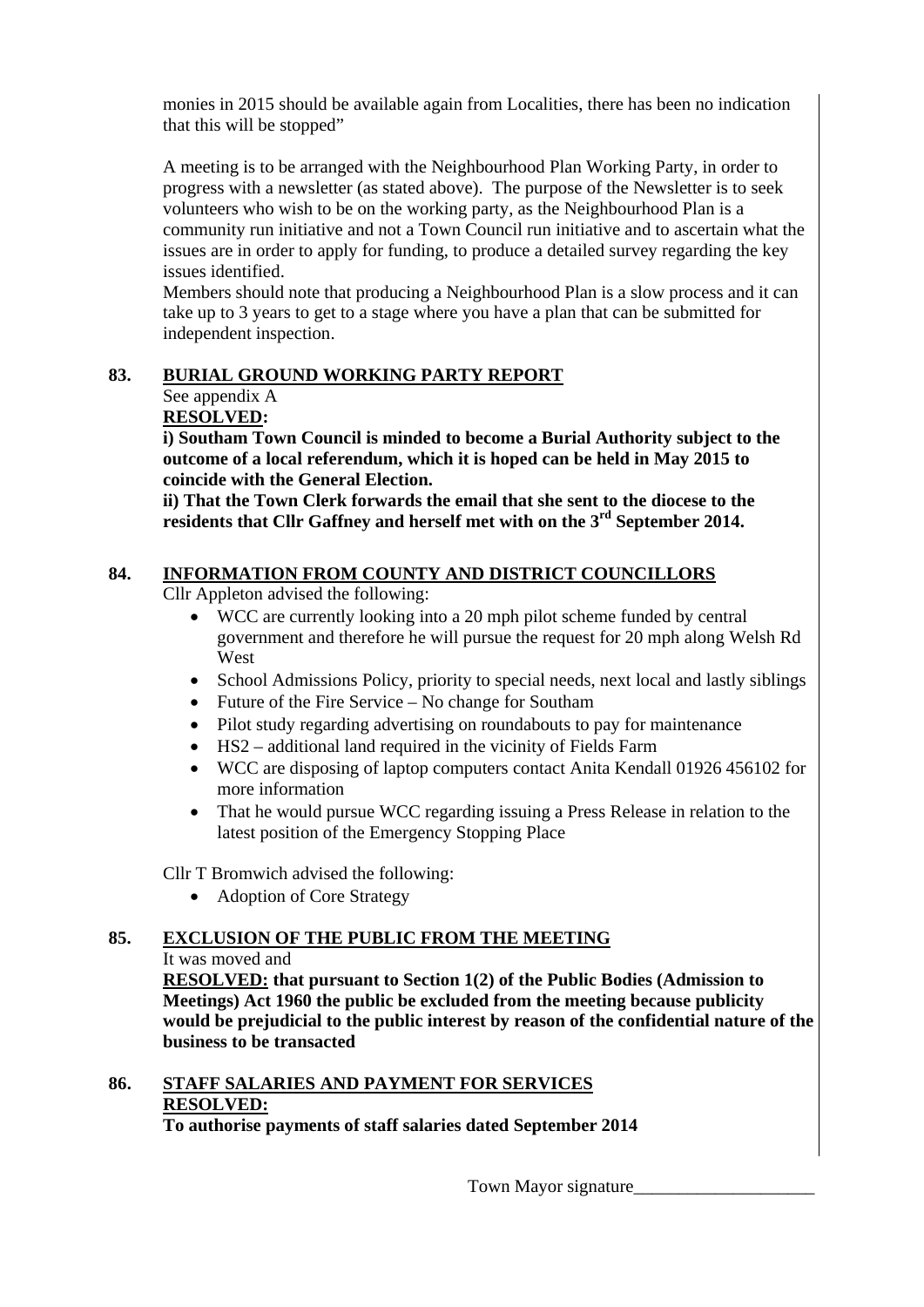# **Meeting Closed 10.07pm**

| Southam Town Council<br>SEPTEMBER 2014 CHEQUE PAYMENTS   |          |                                   |                                                                                                                                                                   |              |  |  |  |  |
|----------------------------------------------------------|----------|-----------------------------------|-------------------------------------------------------------------------------------------------------------------------------------------------------------------|--------------|--|--|--|--|
| Item No<br><b>Budget Line</b><br>Payee<br><b>Details</b> |          |                                   |                                                                                                                                                                   |              |  |  |  |  |
|                                                          |          |                                   |                                                                                                                                                                   | Gross amount |  |  |  |  |
| 1                                                        | 33 & 26  | <b>Stratford District Council</b> | Contribution towards CCTV monitoring for 2014/15<br>£3852. Uncontested Election Cost £100                                                                         | £3,952.00    |  |  |  |  |
| 2                                                        | 23       | P Taylor                          | Sign Writer: Gild and drop shadow 2014.15 Mark<br>Willoughby on Mayoral Board                                                                                     | £70.00       |  |  |  |  |
| 3                                                        | 18       | Viking                            | Stationery                                                                                                                                                        | £35.23       |  |  |  |  |
| 4                                                        | 34,36,ER | <b>Mr Richard Carro</b>           | September Contract£ 693.34, Park Lane, Stowe rubbish &<br>Riverside Walk, branch, £10.00 Holy Well - strim £25.00<br>Mayfield flytipping £40 Bus Shelters £40     | £808.34      |  |  |  |  |
| 5                                                        | 17       | <b>Express Press</b>              | Printing & Delivery September Newsletter                                                                                                                          | £345.00      |  |  |  |  |
| 6                                                        | 8        | Mr John Gwillam                   | Mobile Loop System (Mr Gwillam kindly bought this on his<br>account with the specialist supplier as it was considerably cheaper<br>than could be found elsewhere) | £103.80      |  |  |  |  |
| 7                                                        | 43       | <b>CGD Contractors Ltd</b>        | August Churchyard Mowing 2 visits                                                                                                                                 | £504.00      |  |  |  |  |
| 8                                                        | 43       | Limebridge Rural Services         | September Amenity Maintenance 1/12 annual cost<br>grasscutting play areas                                                                                         | £1,479.00    |  |  |  |  |
| 9                                                        | 8        | Konica Minolta                    | Photocopier rental 14.09.2014 to 13.12.2014                                                                                                                       | £152.64      |  |  |  |  |
| 10                                                       | 8        | <b>Dealer Systems</b>             | Support during August - Back-up failure                                                                                                                           | £6.00        |  |  |  |  |
| 11                                                       | EM & 44  | VASA                              | August Volunteer Drivers Reimbursment                                                                                                                             | £631.83      |  |  |  |  |
| 12                                                       | 1&8      | The Grange Hall                   | Quarterly utilities gas, electricity, rates & biffa (10%<br>share for office space) £331.50 PAT testing of office<br>electrics £92.00                             | £423.50      |  |  |  |  |
| 13                                                       |          |                                   |                                                                                                                                                                   |              |  |  |  |  |

**TOTAL** 

Aleine.

Ø  $M.A.$  Tasks

£8,511.34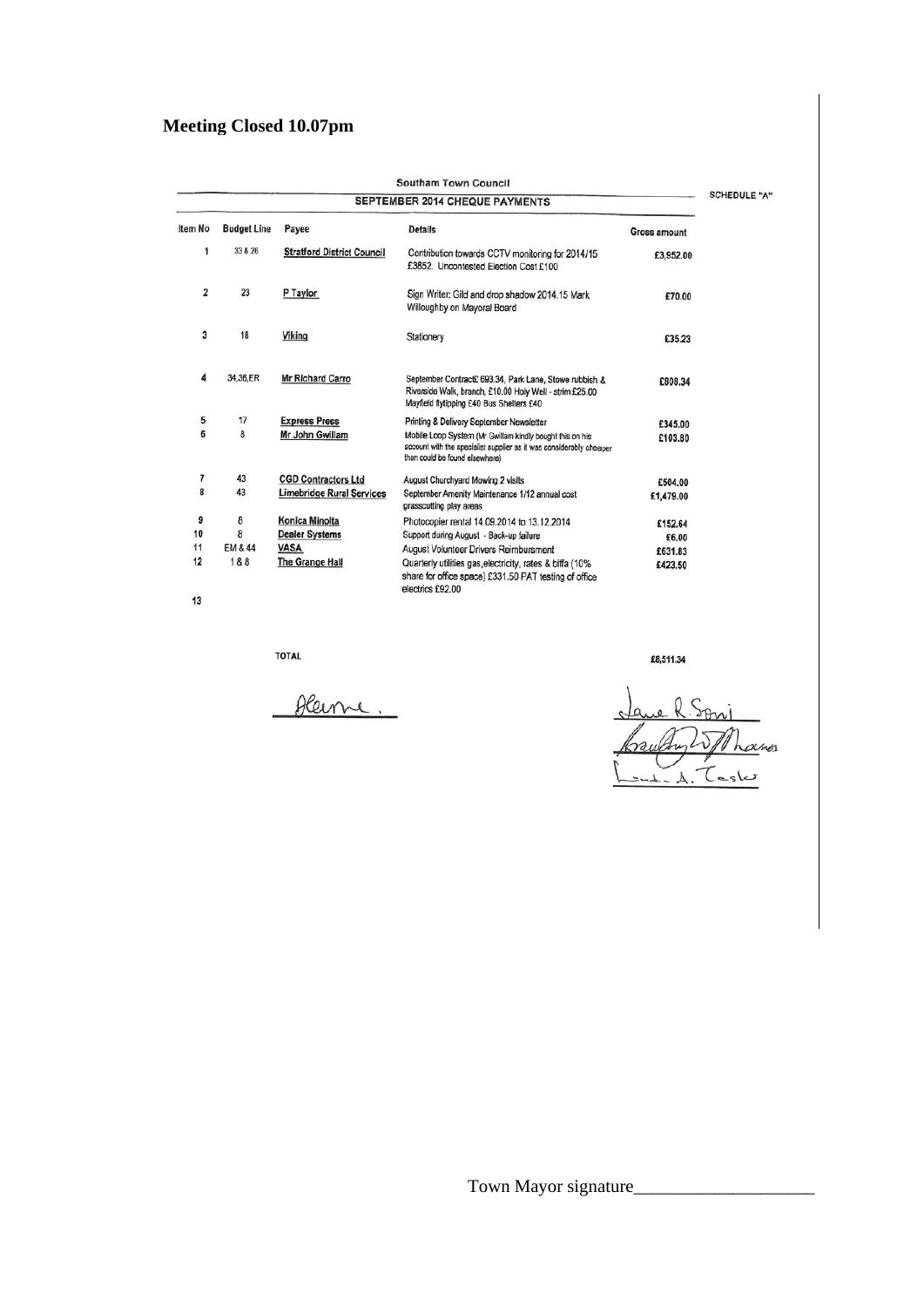| <b>SCHEDULE OF PLANNING APPLICATIONS B</b>                                                                    |                                        |                                                                                          |                                                                                                                                                                                                                                                                                                                                                                                                                                                                                                                                                                                                                                                                                                                                                                                                                                                                                                                                                                 |                                                                                                                                                                           |                                                                                                                                                                                                                                                                                                                                                                                                                                                                                                                                                                                                                                                                                                                                                                                                                          |  |
|---------------------------------------------------------------------------------------------------------------|----------------------------------------|------------------------------------------------------------------------------------------|-----------------------------------------------------------------------------------------------------------------------------------------------------------------------------------------------------------------------------------------------------------------------------------------------------------------------------------------------------------------------------------------------------------------------------------------------------------------------------------------------------------------------------------------------------------------------------------------------------------------------------------------------------------------------------------------------------------------------------------------------------------------------------------------------------------------------------------------------------------------------------------------------------------------------------------------------------------------|---------------------------------------------------------------------------------------------------------------------------------------------------------------------------|--------------------------------------------------------------------------------------------------------------------------------------------------------------------------------------------------------------------------------------------------------------------------------------------------------------------------------------------------------------------------------------------------------------------------------------------------------------------------------------------------------------------------------------------------------------------------------------------------------------------------------------------------------------------------------------------------------------------------------------------------------------------------------------------------------------------------|--|
| SOUTHAM TOWN COUNCIL - SEPTEMBER 2014 ISSUE 2<br><b>APPLICATION</b><br><b>APPLICANT</b><br><b>OBSERVATION</b> |                                        |                                                                                          |                                                                                                                                                                                                                                                                                                                                                                                                                                                                                                                                                                                                                                                                                                                                                                                                                                                                                                                                                                 |                                                                                                                                                                           |                                                                                                                                                                                                                                                                                                                                                                                                                                                                                                                                                                                                                                                                                                                                                                                                                          |  |
| NO.                                                                                                           | <b>NAME</b>                            | <b>SITE</b>                                                                              | <b>PROPOSAL</b>                                                                                                                                                                                                                                                                                                                                                                                                                                                                                                                                                                                                                                                                                                                                                                                                                                                                                                                                                 | <b>DATE/COMMENT</b>                                                                                                                                                       | <b>Additional Information</b>                                                                                                                                                                                                                                                                                                                                                                                                                                                                                                                                                                                                                                                                                                                                                                                            |  |
| 14/02167/FUL                                                                                                  | Mr Peter O'Brian                       | 42 Welsh Road West,<br>Southam CV47 0JW                                                  | Demolition of existing house and<br>outbuildings and construction of<br>six houses and a new access road 25th September 2014                                                                                                                                                                                                                                                                                                                                                                                                                                                                                                                                                                                                                                                                                                                                                                                                                                    |                                                                                                                                                                           | Southam Town Council strongly objects to<br>this application. It considers it would be<br>overdevelopment of this site and that there<br>is insufficient parking proposed for an area<br>where on street parking is already causing a<br>considerable problem for existing local<br>residents. Highway safety is also of major<br>concern to the Council. The site is situated<br>between Southam College and the Leisure<br>Centre and the safety of those using these<br>facilities would be severely compromised<br>were this development to be permitted on<br>such a busy junction. The heritage of<br>Southam is also of concern to the Council<br>and it believes that the historic site of the<br>Southam Mill should be preserved for future<br>generations. This proposal is<br>environmentally unsustainable. |  |
|                                                                                                               |                                        | Unit 4, Insight Park,                                                                    | Proposed single storey extension                                                                                                                                                                                                                                                                                                                                                                                                                                                                                                                                                                                                                                                                                                                                                                                                                                                                                                                                |                                                                                                                                                                           |                                                                                                                                                                                                                                                                                                                                                                                                                                                                                                                                                                                                                                                                                                                                                                                                                          |  |
| 14/02225/FUL                                                                                                  | Mrs Alison Else                        | Welsh Road East,<br>Southam CV47 1NE                                                     | to provide additional ground floor<br>storage, workshop and living area                                                                                                                                                                                                                                                                                                                                                                                                                                                                                                                                                                                                                                                                                                                                                                                                                                                                                         | 25th September 2014                                                                                                                                                       | No representations                                                                                                                                                                                                                                                                                                                                                                                                                                                                                                                                                                                                                                                                                                                                                                                                       |  |
| 14/02339/FUL                                                                                                  | Mrs D Carro                            | St James Church, Park<br>Lane, Southam CV47<br>0JA                                       | To repair damaged steps and<br>install drainage gulley and pipe<br>work to immediated area with<br>egress onto footpath drains<br>adjacent. Remove damaged gates<br>and part of railing and install new<br>railings and arch<br>T1: Sycamore - remove to ground                                                                                                                                                                                                                                                                                                                                                                                                                                                                                                                                                                                                                                                                                                 | 29th September 2014                                                                                                                                                       | Southam Town Council fully<br>supports this application                                                                                                                                                                                                                                                                                                                                                                                                                                                                                                                                                                                                                                                                                                                                                                  |  |
| 14/02443/TREE                                                                                                 | Mr D Forster                           | 2 Warwick Place.<br>Southam CV47 OJL                                                     | level T2: Sycamore - remove three<br>lowest branches T3: Walnut<br>reduce branches back to rear<br>boundary                                                                                                                                                                                                                                                                                                                                                                                                                                                                                                                                                                                                                                                                                                                                                                                                                                                     | 30th September 2014                                                                                                                                                       | Southam Town Council would<br>like this application to be<br>referred to the Arboriculture<br>Officer                                                                                                                                                                                                                                                                                                                                                                                                                                                                                                                                                                                                                                                                                                                    |  |
| 14/02213/OUT                                                                                                  | Dallas Burston<br>Property             | Dallas Burston Polo<br>Grounds, Stoneythorpe,<br>Southam CV47 2DL                        | Up to 700 dwellings; 99 extra-care<br>units, (use class 2); 80 bed care<br>home with Dementia unit (use class<br>C2): one form entry Primary school<br>with associated open space; local<br>centre comprising 240sq.m floor<br>space (Use class A1, A2, A3 and<br>A5) 370sq.m neighbourhood stor,<br>240sq. m office space, use class<br>B1) 100 bed hotel (use class C1)<br>alteration to existing access off<br>A425 to form roundabout; the<br>creation of a second vehicular<br>access off A425: the creation of a<br>pedestrian and cycle access to<br>provide link between the site and<br>Southam on the A425 and Welsh<br>Road West;the creation of<br>landscaping and open space; new<br>internal highways; car and cycle<br>parking; sustainable drainage<br>measures, including storage ponds<br>for surface water attenuation;<br>provision of utilities infrastructure;<br>earthworks and all ancillary works<br>including demolition of buildings | This application is for<br>an adjoining Parish<br>therefore your<br>objections will not<br>trigger this application<br>being determined at a<br><b>Planning Committee</b> | Objection see attached                                                                                                                                                                                                                                                                                                                                                                                                                                                                                                                                                                                                                                                                                                                                                                                                   |  |
|                                                                                                               | UK Power<br>Reserve Ltd -<br>Mrs Sarah | <b>Holywell Business</b><br>Park, Northfield Road,<br>Kineton Road<br>Industrial Estate, | Erection of a small scale<br>standby electricity generation                                                                                                                                                                                                                                                                                                                                                                                                                                                                                                                                                                                                                                                                                                                                                                                                                                                                                                     |                                                                                                                                                                           |                                                                                                                                                                                                                                                                                                                                                                                                                                                                                                                                                                                                                                                                                                                                                                                                                          |  |
| 14/02392/FUL                                                                                                  | Ward                                   | Southam                                                                                  | plant                                                                                                                                                                                                                                                                                                                                                                                                                                                                                                                                                                                                                                                                                                                                                                                                                                                                                                                                                           | 7th October 2014                                                                                                                                                          | No representations                                                                                                                                                                                                                                                                                                                                                                                                                                                                                                                                                                                                                                                                                                                                                                                                       |  |
| 14/02406/FUL                                                                                                  | Mr Greg Neal                           | 4 Old Road, Southam<br><b>CV47 1HP</b>                                                   | Single storey extension to<br>front elevation . Demolition of<br>existing ground floor<br>bathroom and relocation to<br>first floor. Single storey rear<br>extension to provide<br>kitchen/dining room.                                                                                                                                                                                                                                                                                                                                                                                                                                                                                                                                                                                                                                                                                                                                                         | 9th October 2014                                                                                                                                                          | No representations                                                                                                                                                                                                                                                                                                                                                                                                                                                                                                                                                                                                                                                                                                                                                                                                       |  |
| 14/02238/LBC                                                                                                  | & Co Ltd                               | B & M Babbage 2A Warwick Street,<br>Southam CV47 0HD                                     | Replacement of window<br>frame damaged by vehicle<br>accident                                                                                                                                                                                                                                                                                                                                                                                                                                                                                                                                                                                                                                                                                                                                                                                                                                                                                                   | 8th October 2014                                                                                                                                                          | No representations                                                                                                                                                                                                                                                                                                                                                                                                                                                                                                                                                                                                                                                                                                                                                                                                       |  |